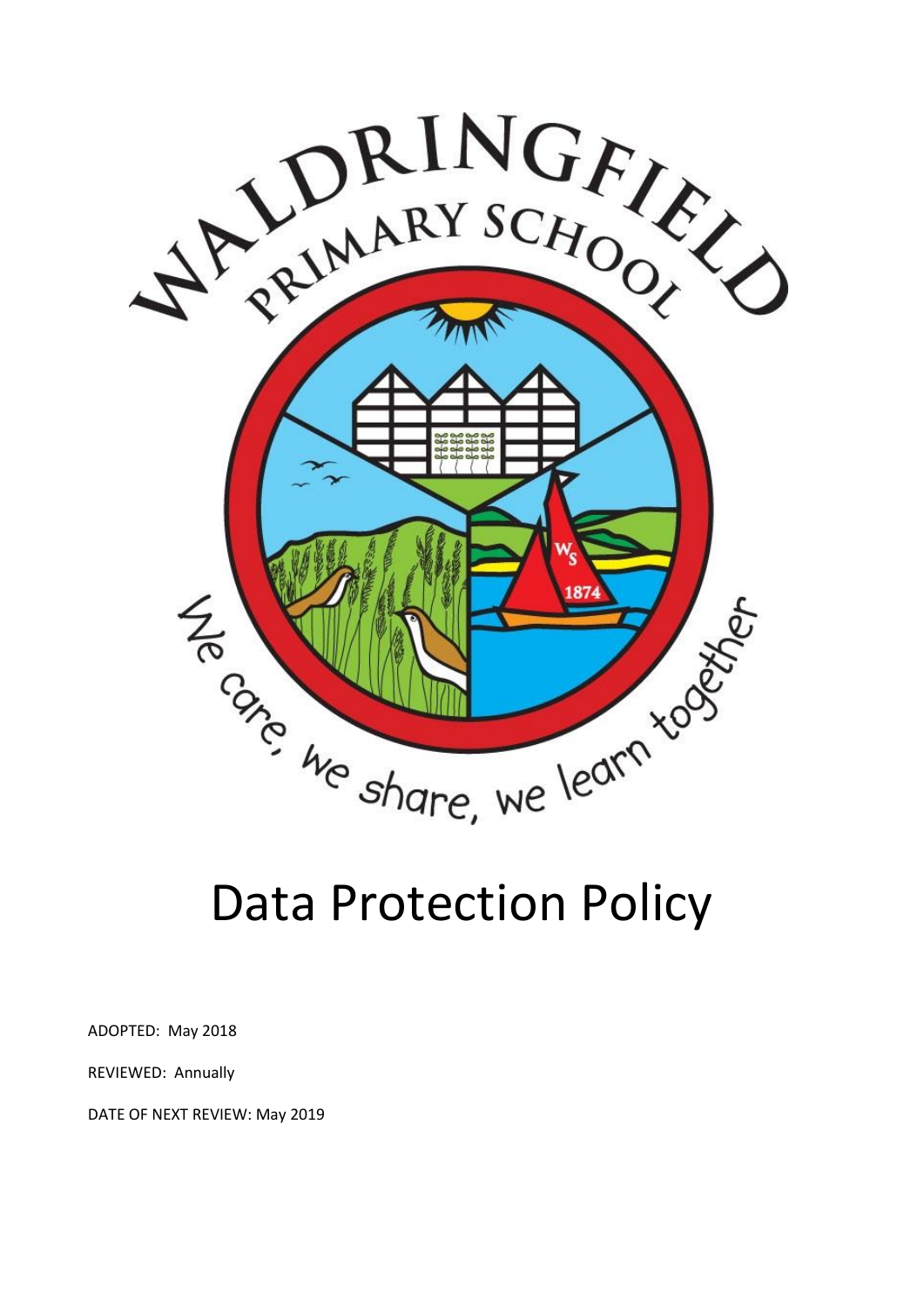# **Waldringfield Primary School Data Protection Policy**

Waldringfield Primary School collects and uses personal information about staff, pupils, parents and other individuals who come into contact with the school. This information is gathered in order to enable it to provide education and other associated functions. In addition, there may be a legal requirement to collect and use information to ensure that the school complies with its statutory obligations.

Schools have a duty to be registered, as Data Controllers, with the Information Commissioner's Office (ICO) detailing the information held and its use. These details are then available on the ICO's website. Schools also have a duty to issue a Fair Processing Notice to all pupils/parents, this summarises the information held on pupils, why it is held and the other parties to whom it may be passed on.

#### **Purpose**

This policy ensures that all personal data collected about staff, pupils, parents, governors, visitors and other individuals is collected, stored and processed in accordance with the [General Data Protection Regulation](http://data.consilium.europa.eu/doc/document/ST-5419-2016-INIT/en/pdf)  [\(GDPR\)](http://data.consilium.europa.eu/doc/document/ST-5419-2016-INIT/en/pdf) and the expected provisions of the Data Protection Act 2018 (DPA 2018) as set out in the [Data](https://publications.parliament.uk/pa/bills/cbill/2017-2019/0153/18153.pdf)  [Protection Bill.](https://publications.parliament.uk/pa/bills/cbill/2017-2019/0153/18153.pdf)

This policy applies to all personal data, regardless of whether it is in paper or electronic format.

All staff involved with the collection, processing and disclosure of personal data will be aware of their duties and responsibilities by adhering to these guidelines.

## **What is Personal Information?**

Personal information or data is defined as data which relates to a living individual who can be identified from that data, or other information held.

## **Data Protection Principles**

The GDPR is based on data protection principles that our school must comply with. The principles say that personal data must be:

- Processed lawfully, fairly and in a transparent manner
- Collected for specified, explicit and legitimate purposes
- Adequate, relevant and limited to what is necessary to fulfil the purposes for which it is processed
- Accurate and, where necessary, kept up to date
- Kept for no longer than is necessary for the purposes for which it is processed
- Processed in a way that ensures it is appropriately secure

This policy sets out how the school aims to comply with these principles.

## **Legislation and guidance**

This policy meets the requirements of the GDPR and the expected provisions of the DPA 2018. It is based on guidance published by the Information Commissioner's Office (ICO) on the [GDPR](https://ico.org.uk/for-organisations/guide-to-the-general-data-protection-regulation-gdpr/) and the ICO's [code of](https://ico.org.uk/media/for-organisations/documents/2014223/subject-access-code-of-practice.pdf)  [practice for subject access requests.](https://ico.org.uk/media/for-organisations/documents/2014223/subject-access-code-of-practice.pdf)

This policy meets the requirements of the [Protection of Freedoms Act 2012](https://www.legislation.gov.uk/ukpga/2012/9/part/1/chapter/2) if referring to use of biometric data. However we do not use biometric data as part of our school policy at this time. Introduction of such data collection methods would require approval by the governing body and this policy would be updated to reflect that change.

This policy also reflects the ICO's [code of practice](https://ico.org.uk/media/for-organisations/documents/1542/cctv-code-of-practice.pdf) for the use of surveillance cameras and personal information.

In addition, this policy complies with regulation 5 of the Education (Pupil Information) (England) [Regulations 2005](http://www.legislation.gov.uk/uksi/2005/1437/regulation/5/made), which gives parents the right of access to their child's educational record.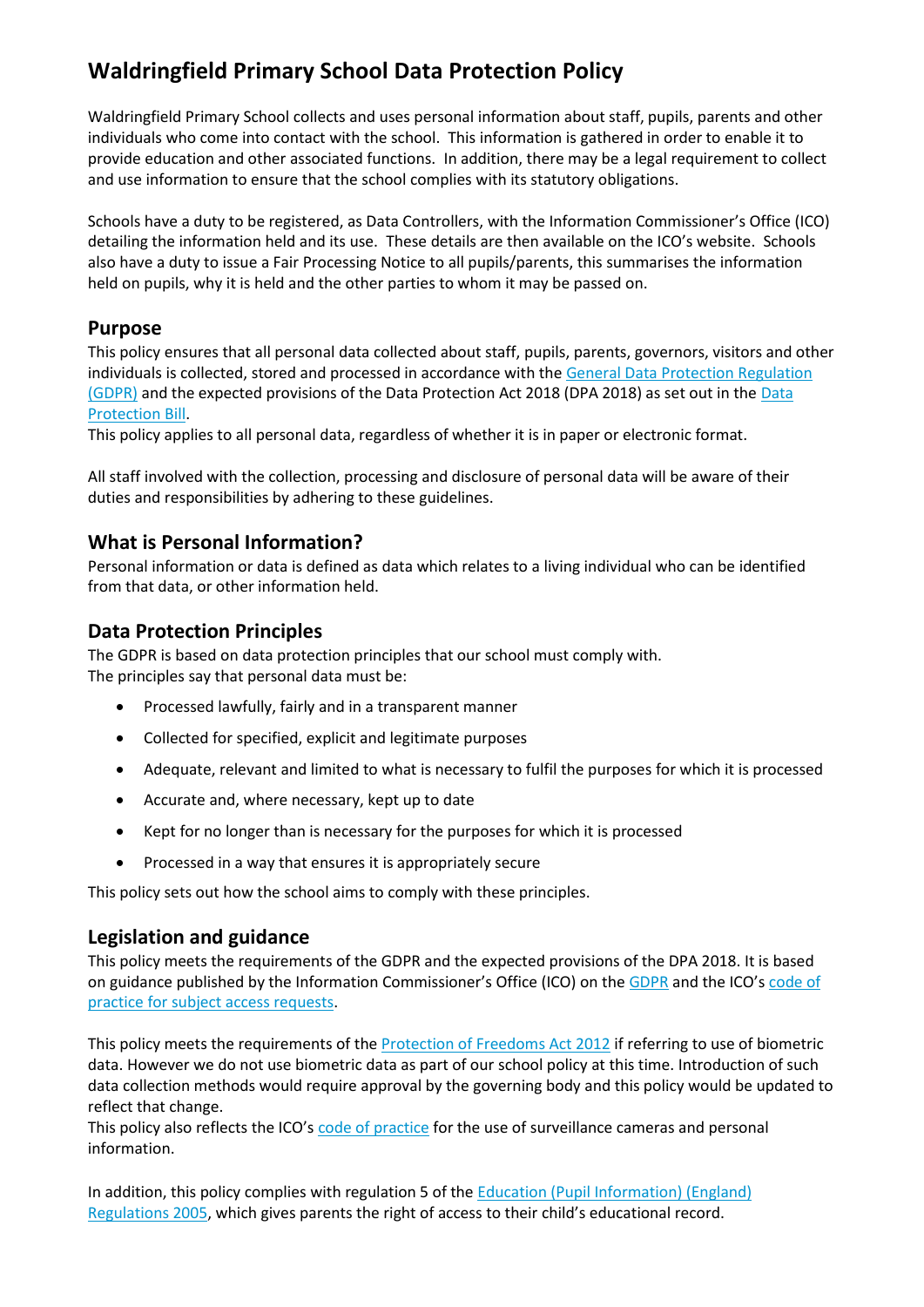## **Definitions**

| <b>Term</b>                         | <b>Definition</b>                                                                                                                                                                                                                                                                                                                                                                                                           |
|-------------------------------------|-----------------------------------------------------------------------------------------------------------------------------------------------------------------------------------------------------------------------------------------------------------------------------------------------------------------------------------------------------------------------------------------------------------------------------|
| <b>Personal data</b>                | Any information relating to an identified, or identifiable,<br>individual.<br>This may include the individual's:<br>Name (including initials)<br>Identification number<br>Location data<br>Online identifier, such as a username<br>It may also include factors specific to the individual's<br>physical, physiological, genetic, mental, economic,<br>cultural or social identity.                                         |
| Special categories of personal data | Personal data which is more sensitive and so needs more<br>protection, including information about an individual's:<br>Racial or ethnic origin<br>Political opinions<br>Religious or philosophical beliefs<br>Trade union membership<br>Genetics<br>Biometrics (such as fingerprints, retina and iris<br>patterns), where used for identification purposes<br>Health - physical or mental<br>Sex life or sexual orientation |
| <b>Processing</b>                   | Anything done to personal data, such as collecting,<br>recording, organising, structuring, storing, adapting,<br>altering, retrieving, using, disseminating, erasing or<br>destroying.<br>Processing can be automated or manual.                                                                                                                                                                                            |
| Data subject                        | The identified or identifiable individual whose personal<br>data is held or processed.                                                                                                                                                                                                                                                                                                                                      |
| Data controller                     | A person or organisation that determines the purposes<br>and the means of processing of personal data.<br>Waldringfield Primary School is a data controller.                                                                                                                                                                                                                                                                |
| Data processor                      | A person or other body, other than an employee of the<br>data controller, who processes personal data on behalf of<br>the data controller. We use external data processors to<br>hold and manage our data (e.g. SIMs)                                                                                                                                                                                                       |
| Personal data breach                | A breach of security leading to the accidental or unlawful<br>destruction, loss, alteration, unauthorised disclosure of,<br>or access to personal data.                                                                                                                                                                                                                                                                     |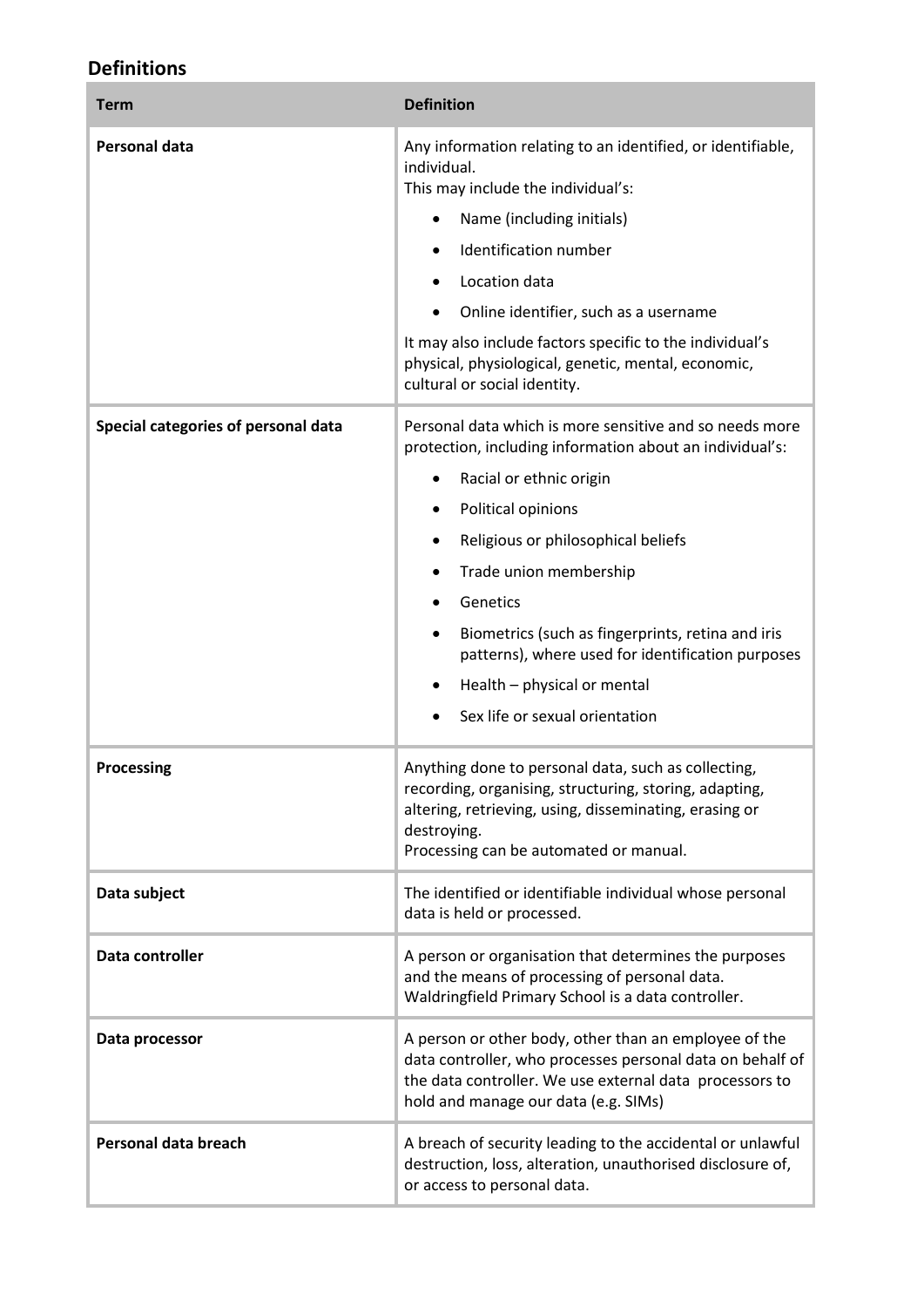## **Waldringfield Primary school as a data controller**

Our school processes personal data relating to parents, pupils, staff, governors, visitors and others, and therefore is a data controller.

The school is registered as a data controller with the ICO and will renew this registration annually or as otherwise legally required.

#### **Roles and Responsibilities**

This policy applies to **all staff** employed by our school, and to external organisations or individuals working on our behalf. Staff who do not comply with this policy may face disciplinary action.

#### **Governing body**

The governing body has overall responsibility for ensuring that our school complies with all relevant data protection obligations.

#### **Data protection officer**

The data protection officer (DPO) is responsible for overseeing the implementation of this policy, monitoring our compliance with data protection law, and developing related policies and guidelines where applicable.

> The Data Protection Officer (DPO) for Waldringfield Primary School is: Kevin Speirs (Deputy Headteacher) Contact: 01473 236276 Email: deputy@waldringfield.suffolk.sch.uk

The DPO will provide an annual report of their activities directly to the governing body and, where relevant, report to governors advice and recommendations on school data protection issues.

The DPO is also the first point of contact for individuals whose data the school processes, and for the ICO. Full details of the DPO's responsibilities are set out in their job description.

#### **Headteacher**

The headteacher acts as the representative of the data controller on a day-to-day basis.

#### **All staff**

Staff are responsible for:

- Collecting, storing and processing any personal data in accordance with this policy
- Informing the school of any changes to their personal data, such as a change of address
- Contacting the DPO in the following circumstances:
	- o With any questions about the operation of this policy, data protection law, retaining personal data or keeping personal data secure
	- o If they have any concerns that this policy is not being followed
	- $\circ$  If they are unsure whether or not they have a lawful basis to use personal data in a particular way
	- $\circ$  If they need to rely on or capture consent, draft a privacy notice, deal with data protection rights invoked by an individual, or transfer personal data outside the European Economic Area
	- o If there has been a data breach
	- $\circ$  Whenever they are engaging in a new activity that may affect the privacy rights of individuals
	- $\circ$  If they need help with any contracts or sharing personal data with third parties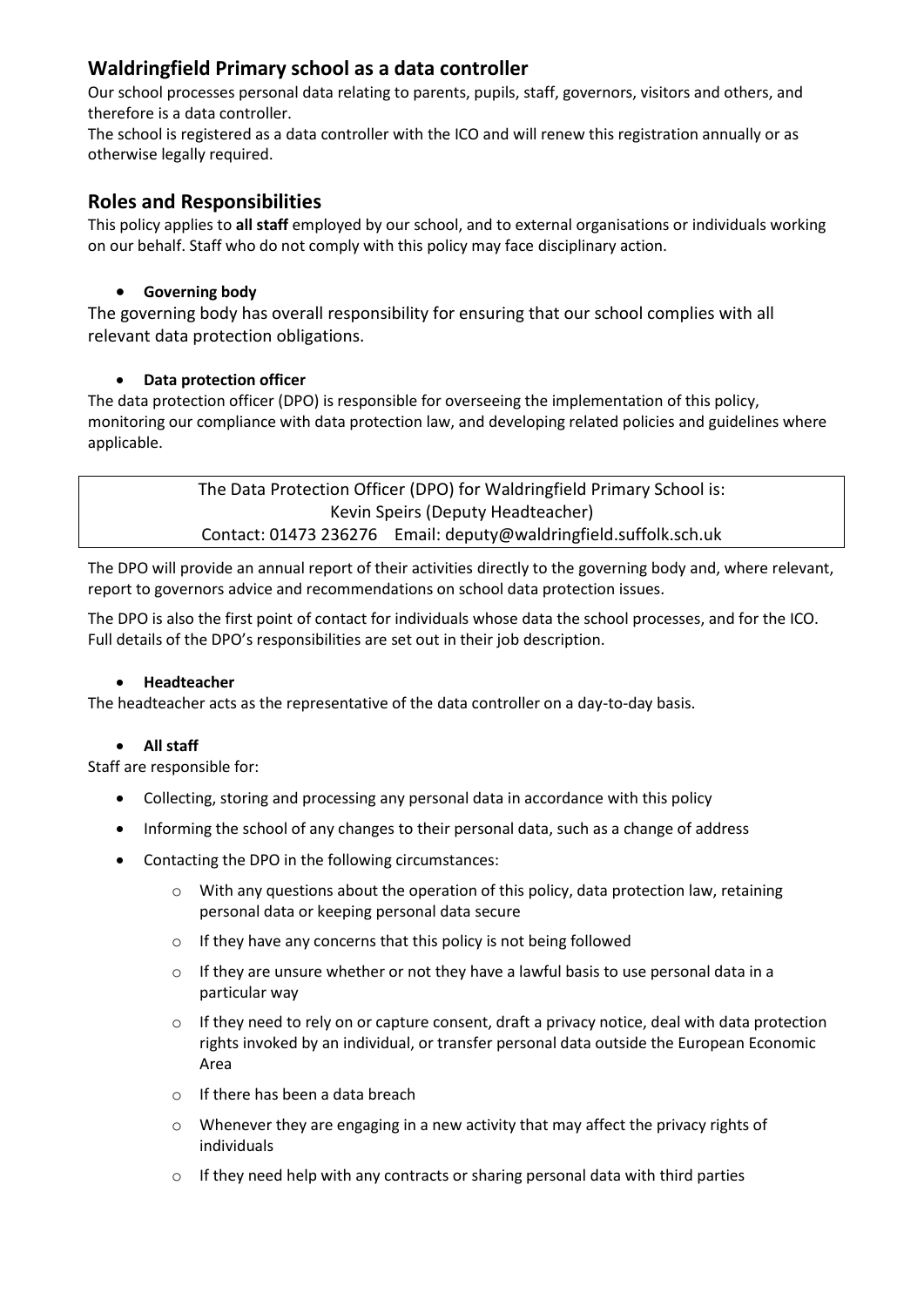## **Collecting Personal Data**

#### **Lawfulness, fairness and transparency**

We will only process personal data where we have one of 6 'lawful bases' (legal reasons) to do so under data protection law:

- The data needs to be processed so that the school can **fulfil a contract** with the individual, or the individual has asked the school to take specific steps before entering into a contract
- The data needs to be processed so that the school can **comply with a legal obligation**
- The data needs to be processed to ensure the **vital interests** of the individual e.g. to protect someone's life
- The data needs to be processed so that the school, as a public authority, can perform a task **in the public interest,** and carry out its official functions
- The data needs to be processed for the **legitimate interests** of the school or a third party (provided the individual's rights and freedoms are not overridden)
- The individual (or their parent/carer when appropriate in the case of a pupil) has freely given clear **consent**

For special categories of personal data, we will also meet one of the special category conditions for processing which are set out in the GDPR and Data Protection Act 2018.

If we offer online services to pupils, such as classroom apps, and we intend to rely on consent as a basis for processing, we will get parental consent.

We will only collect personal data for specified, explicit and legitimate reasons. We will explain these reasons to the individuals when we first collect their data.

If we want to use personal data for reasons other than those given when we first obtained it, we will inform the individuals concerned before we do so, and seek consent where necessary.

Staff must only process personal data where it is necessary in order to do their jobs. When staff no longer need the personal data they hold, they must ensure it is deleted or anonymised. This will be done in accordance with the Inf[ormation and Records Management Society's toolkit for schools](http://irms.org.uk/?page=schoolstoolkit&terms=%22toolkit+and+schools%22).

## **Sharing personal data**

We will not normally share personal data with anyone else, but may do so where:

- There is an issue with a pupil or parent/carer that puts the safety of our staff at risk
- We need to liaise with other agencies we will seek consent as necessary before doing this
- Our suppliers or contractors need data to enable us to provide services to our staff and pupils for example, IT companies. When doing this, we will:
	- $\circ$  Only appoint suppliers or contractors which can provide sufficient guarantees that they comply with data protection law
	- $\circ$  Establish a data sharing agreement with the supplier or contractor, either in the contract or as a standalone agreement, to ensure the fair and lawful processing of any personal data we share
	- $\circ$  Only share data that the supplier or contractor needs to carry out their service, and information necessary to keep them safe while working with us

We will also share personal data with law enforcement and government bodies where we are legally required to do so, including for:

The prevention or detection of crime and/or fraud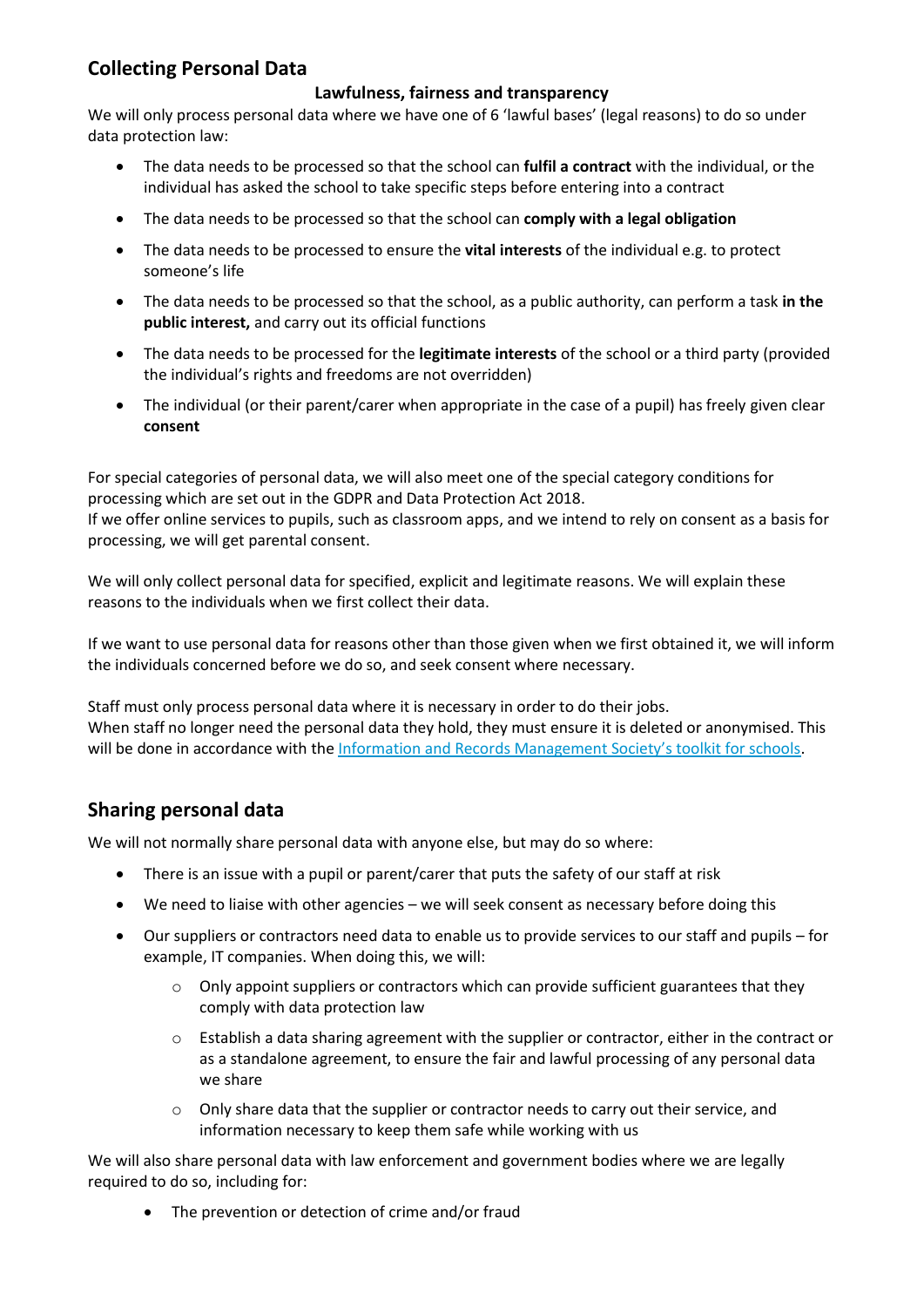- The apprehension or prosecution of offenders
- The assessment or collection of tax owed to HMRC
- In connection with legal proceedings
- Where the disclosure is required to satisfy our safeguarding obligations
- Research and statistical purposes, as long as personal data is sufficiently anonymised or consent has been provided

We may also share personal data with emergency services and local authorities to help them to respond to an emergency situation that affects any of our pupils or staff.

Where we transfer personal data to a country or territory outside the European Economic Area, we will do so in accordance with data protection law.

#### **Subject access requests**

Individuals have a right to make a 'subject access request' to gain access to personal information that the school holds about them. This includes:

- Confirmation that their personal data is being processed
- Access to a copy of the data
- The purposes of the data processing
- The categories of personal data concerned
- Who the data has been, or will be, shared with
- How long the data will be stored for, or if this isn't possible, the criteria used to determine this period
- The source of the data, if not the individual
- Whether any automated decision-making is being applied to their data, and what the significance and consequences of this might be for the individual

Subject access requests must be submitted in writing, either by letter or email to the DPO. They should include:

- Name of individual
- Correspondence address
- Contact number and email address
- Details of the information requested

If staff receive a subject access request they must immediately forward it to the DPO.

#### **Children and subject access requests**

Personal data about a child belongs to that child, and not the child's parents or carers. For a parent or carer to make a subject access request with respect to their child, the child must either be unable to understand their rights and the implications of a subject access request, or have given their consent.

Children below the age of 12 are generally not regarded to be mature enough to understand their rights and the implications of a subject access request. Therefore, most subject access requests from parents or carers of pupils at our school may be granted without the express permission of the pupil. This is not a rule and a pupil's ability to understand their rights will always be judged on a case-by-case basis.

#### **Responding to subject access requests**

When responding to requests, we:

- May ask the individual to provide 2 forms of identification
- May contact the individual via phone to confirm the request was made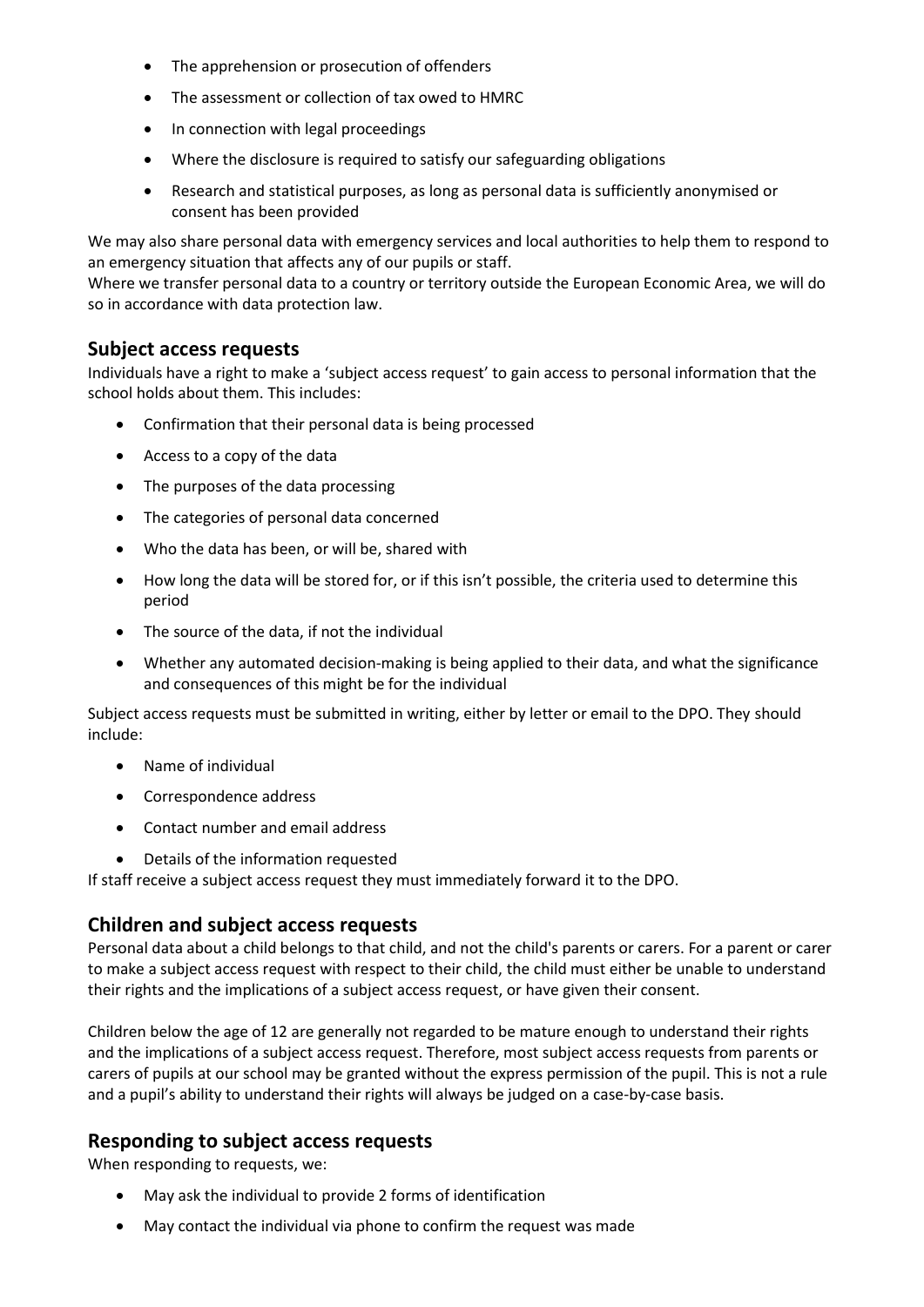- Will respond without delay and within 1 month of receipt of the request
- Will provide the information free of charge
- May tell the individual we will comply within 3 months of receipt of the request, where a request is complex or numerous. We will inform the individual of this within 1 month, and explain why the extension is necessary.

We will not disclose information if it:

- Might cause serious harm to the physical or mental health of the pupil or another individual
- Relates to a safeguarding concern that would reveal that the child is at risk of abuse, where the disclosure of that information would not be in the child's best interests
- Relates to another child in the school, where the person requesting has no parental responsibility
- Is contained in adoption or parental order records
- Is given to a court in proceedings concerning the child

If the request is unfounded or excessive, we may refuse to act on it, or charge a reasonable fee which takes into account administrative costs.

A request will be deemed to be unfounded or excessive if it is repetitive, or asks for further copies of the same information.

When we refuse a request, we will tell the individual why, and tell them they have the right to complain to the ICO.

#### **Other data protection rights of the individual**

In addition to the right to make a subject access request (see above), and to receive information when we are collecting their data about how we use and process it, individuals also have the right to:

- Withdraw their consent to processing at any time
- Ask us to rectify, erase or restrict processing of their personal data, or object to the processing of it (in certain circumstances)
- Prevent use of their personal data for direct marketing
- Challenge processing which has been justified on the basis of public interest
- Request a copy of agreements under which their personal data is transferred outside of the European Economic Area
- Object to decisions based solely on automated decision making or profiling (decisions taken with no human involvement, that might negatively affect them)
- Prevent processing that is likely to cause damage or distress
- Be notified of a data breach in certain circumstances
- Make a complaint to the ICO
- Ask for their personal data to be transferred to a third party in a structured, commonly used and machine-readable format (in certain circumstances)

Individuals should submit any request to exercise these rights to the DPO. If staff receive such a request, they must immediately forward it to the DPO.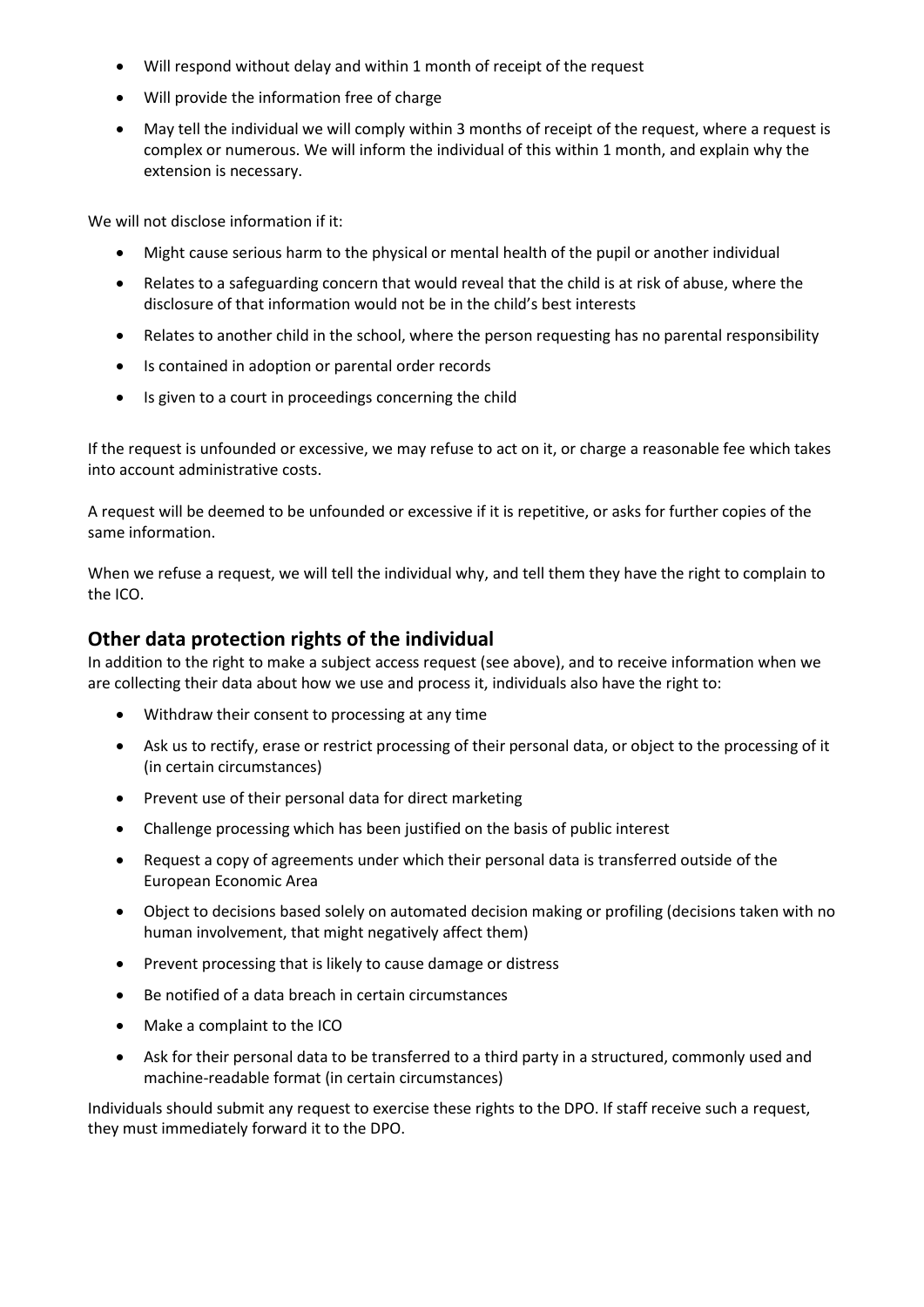## **Parental requests to see the educational record**

Parents, or those with parental responsibility, have a legal right to free access to their child's educational record (which includes most information about a pupil) within 15 school days of receipt of a written request.

## **Photographs and videos**

As part of our school activities, we may take photographs and record images of individuals within our school. Photographs are taken for a variety of reasons but only in accordance with our data protection responsibilities. Staff follow our Acceptable use of ICT policy at all times when relating to photographic data.

We will obtain written consent from parents/carers for photographs and videos to be taken of their child. This consent is obtained on entry to the school and reviewed annually.

Uses may include:

- Within school on display boards, etc.
- Teacher's ongoing assessment (e.g. Use of Online Learning Journey such as Tapestry) and in children's work books.
- Outside of school by external agencies such as the school photographer, newspapers.
- Online on our school website, prospectus or social media pages (where consent has been given for this purpose).

Consent can be refused or withdrawn at any time. If consent is withdrawn, we will delete the photograph or video and not distribute it further.

When using photographs and videos in this way we will not accompany them with any other personal information about the child, to ensure they cannot be identified.

## **Our Data Protection Responsibilities**

We will put measures in place to show that we have integrated data protection into all of our data processing activities, including:

- Appointing a suitably qualified DPO, and ensuring they have the necessary resources to fulfil their duties and maintain their expert knowledge
- Only processing personal data that is necessary for each specific purpose of processing, and always in line with the data protection principles set out in relevant data protection law
- Completing privacy impact assessments where the school's processing of personal data presents a high risk to rights and freedoms of individuals, and when introducing new technologies (the DPO will advise on this process)
- Integrating data protection into internal documents including this policy, any related policies and privacy notices
- Regularly training members of staff on data protection law, this policy, any related policies and any other data protection matters; we will also keep a record of attendance
- Regularly conducting reviews and audits to test our privacy measures and make sure we are compliant
- Maintaining records of our processing activities, including: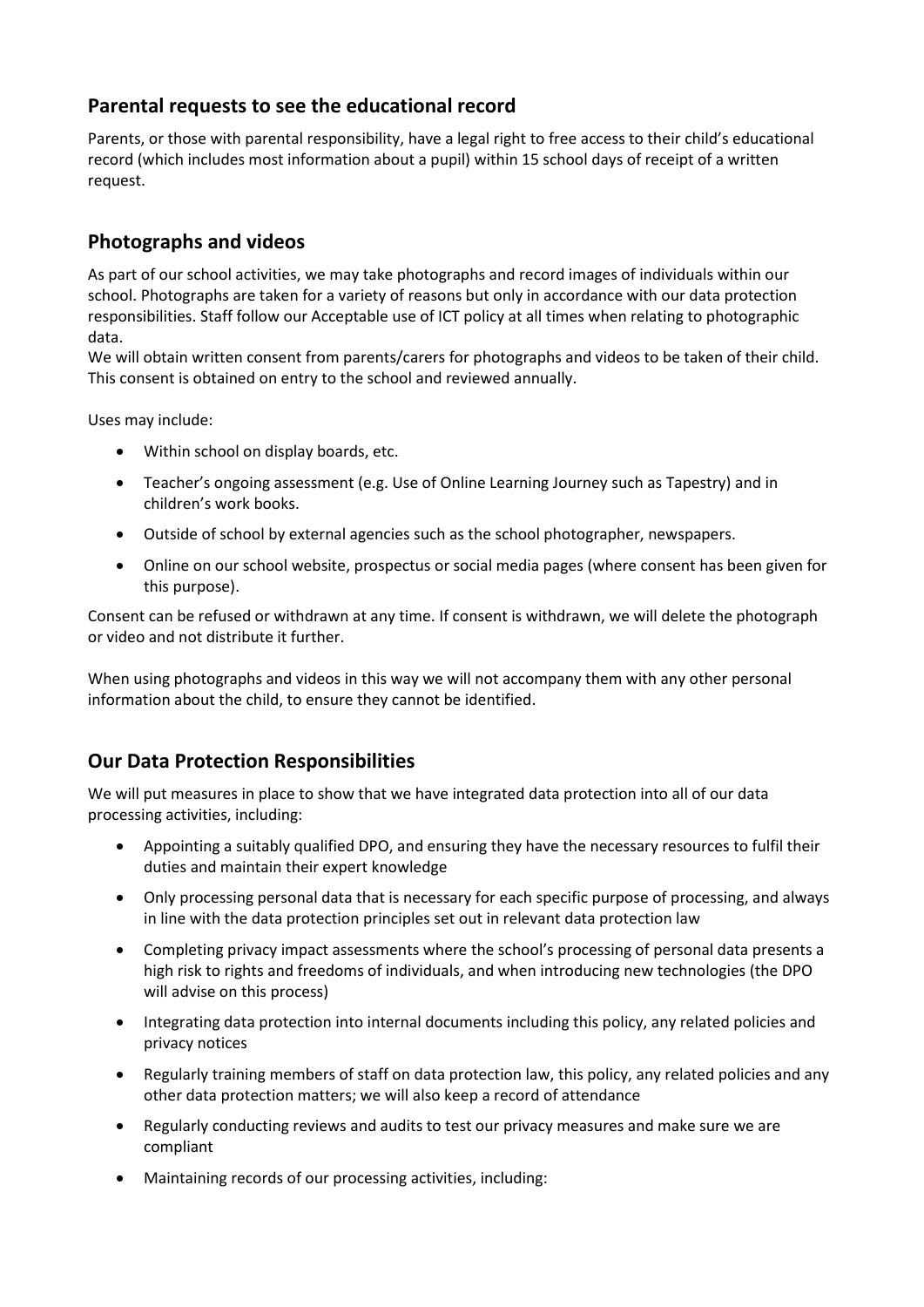- $\circ$  For the benefit of data subjects, making available the name and contact details of our school and DPO and all information we are required to share about how we use and process their personal data (via our privacy notices)
- $\circ$  For all personal data that we hold, maintaining an internal record of the type of data, data subject, how and why we are using the data, any third-party recipients, how and why we are storing the data, retention periods and how we are keeping the data secure

## **Data security and storage of records**

We will protect personal data and keep it safe from unauthorised or unlawful access, alteration, processing or disclosure, and against accidental or unlawful loss, destruction or damage. In particular:

- Paper-based records and portable electronic devices, such as laptops and hard drives that contain personal data are kept under lock and key when not in use
- Papers containing confidential personal data must not be left on office and classroom desks, on staffroom tables, pinned to notice/display boards, or left anywhere else where there is general access
- Passwords that are at least 8 characters long containing letters and numbers are used to access school computers, laptops and other electronic devices. Staff are reminded to change their passwords at regular intervals. Pupils are taught the importance of this as part of the Computing curriculum
- Encryption software is used to protect all portable devices and removable media, such as laptops and USB devices
- Staff, pupils or governors who store personal information on their personal devices are expected to follow the same security procedures as for school-owned equipment
- Where we need to share personal data with a third party, we carry out due diligence and take reasonable steps to ensure it is stored securely and adequately protected

## **Disposal of records**

Personal data that is no longer needed will be disposed of securely. Personal data that has become inaccurate or out of date will also be disposed of securely, where we cannot or do not need to rectify or update it.

For example, we will shred or incinerate paper-based records, and overwrite or delete electronic files. We may also use a third party to safely dispose of records on the school's behalf. If we do so, we will require the third party to provide sufficient guarantees that it complies with data protection law.

#### **Personal data breaches**

The school will make all reasonable endeavours to ensure that there are no personal data breaches. In the unlikely event of a suspected data breach, we will follow the procedure set out in appendix 1. When appropriate, we will report the data breach to the ICO within 72 hours. Such breaches in a school context may include, but are not limited to:

- A non-anonymised dataset being published on the school website which shows the exam results of pupils eligible for the pupil premium
- Safeguarding information being made available to an unauthorised person
- The theft of a school laptop containing non-encrypted personal data about pupils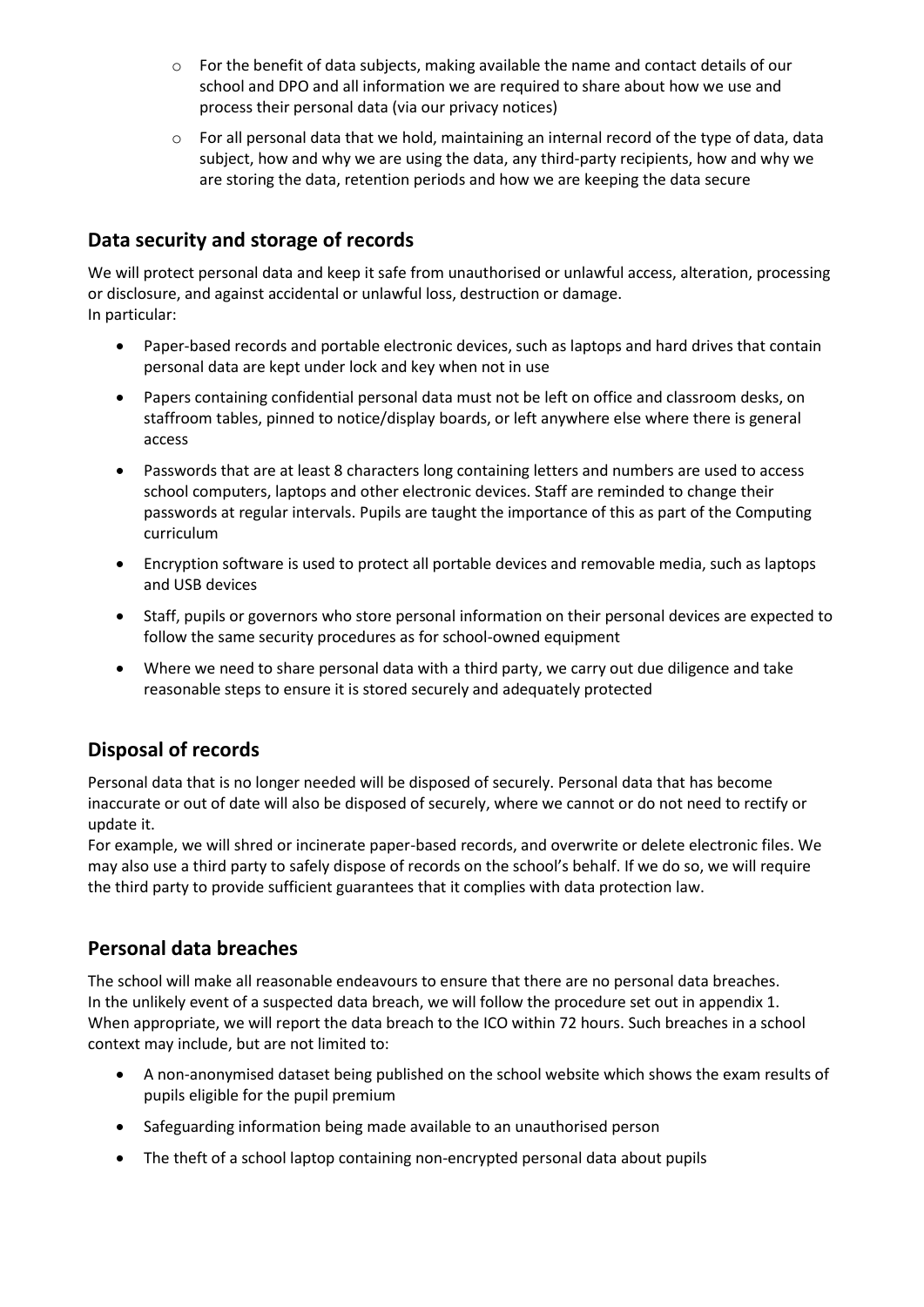## **Training**

All staff and governors are provided with data protection training as part of their induction process. Data protection will also form part of continuing professional development, where changes to legislation, guidance or the school's processes make it necessary.

#### **Monitoring arrangements**

The DPO is responsible for monitoring and reviewing this policy.

This policy will be reviewed and updated if necessary when the Data Protection Bill receives royal assent and becomes law (as the Data Protection Act 2018) – if any changes are made to the bill that affect our school's practice. Otherwise, or from then on, this policy will be reviewed **every year** and shared with the full governing board.

## **Complaints**

Complaints will be dealt with in accordance with the school's complaints policy. Complaints relating to information handling may be referred to the DPO and/or the Information Commissioner (the statutory regulator).

#### **Review**

This policy will be reviewed annually. The policy review will be undertaken by the Headteacher and governors, with guidance from the DPO.

#### **Contacts**

If you have any enquires in relation to this policy, please contact the school.

Further advice and information is available from the Information Commissioner's Office, www.ico.gov.uk or telephone 0303 123 1113.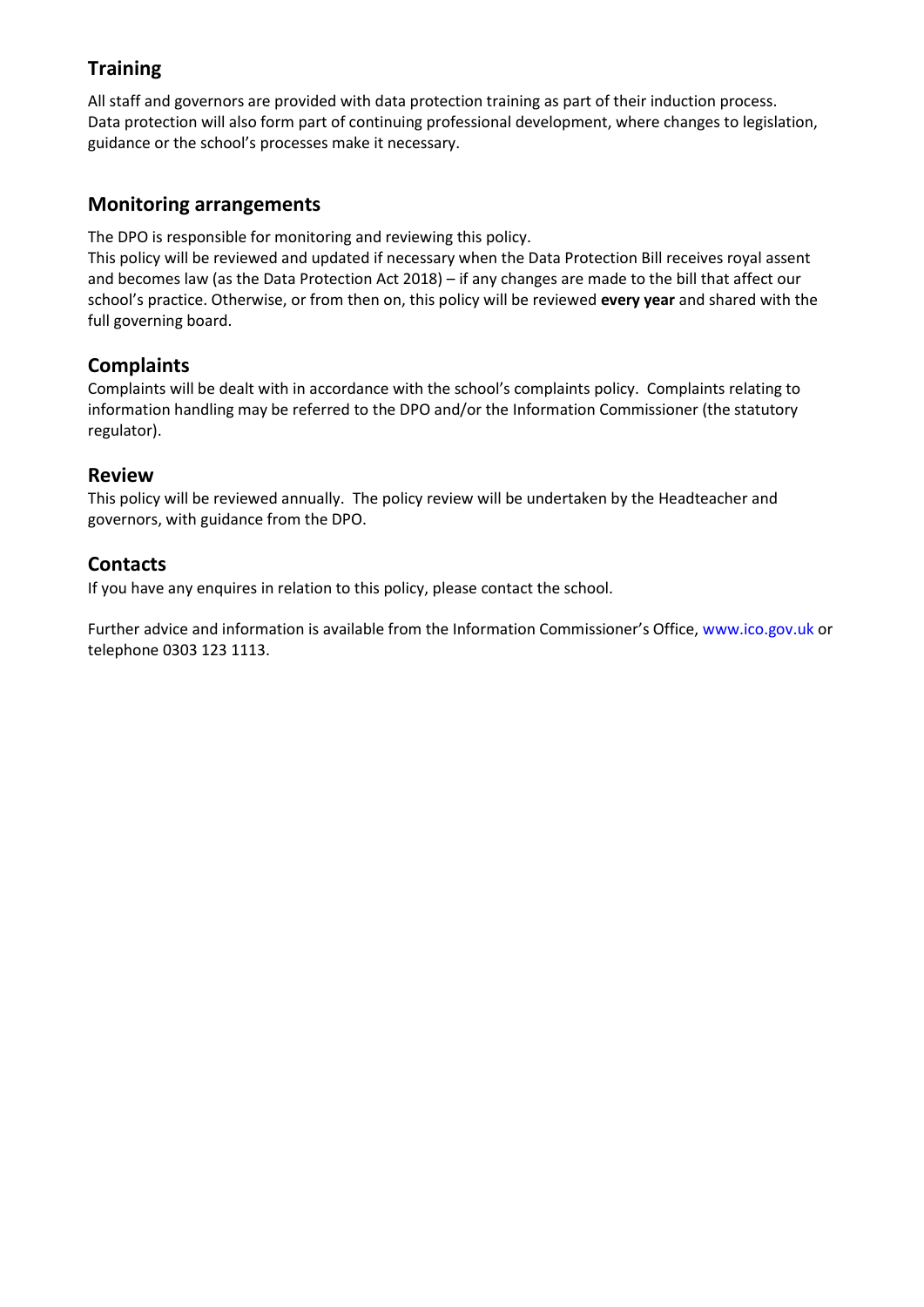## **Waldringfield Primary School**

Procedures for responding to subject access requests made under [General Data Protection Regulation \(GDPR\)](http://data.consilium.europa.eu/doc/document/ST-5419-2016-INIT/en/pdf) and the expected provisions of the [Data](https://publications.parliament.uk/pa/bills/cbill/2017-2019/0153/18153.pdf) Protection Act 2018 (DPA 2018) as set out in the Data [Protection Bill](https://publications.parliament.uk/pa/bills/cbill/2017-2019/0153/18153.pdf).

Individuals have a right to make a 'subject access request' to gain access to personal information that the school holds about them.

If staff receive a subject access request they must immediately forward it to the DPO.

#### **Actioning a subject access request**

- 1. Requests for information must be made in writing; which includes name of individual, address,contact number, email and the reason for the request., This should be addressed to the Data Protection Officer of the school**.** If the initial request does not clearly identify the information required, then further enquiries will be made.
- 2. The identity of the requestor must be established before the disclosure of any information, and checks should also be carried out regarding proof of relationship to the child. Evidence of identity can be established by requesting production of:
	- passport
	- driving licence
	- utility bills with the current address
	- Birth / Marriage certificate
	- $\bullet$  P45/P60
	- Credit Card or Mortgage statement

*This list is not exhaustive*.

- 3. Any individual has the right of access to information held about them. However with children, this is dependent upon their capacity to understand (normally age 12 or above) and the nature of the request. The Headteacher should discuss the request with the child and take their views into account when making a decision. A child with competency to understand can refuse to consent to the request for their records. Where the child is not deemed to be competent an individual with parental responsibility or guardian shall make the decision on behalf of the child.
- 4. The school will not make a charge for the provision of information. However, we may charge for the following:
	- Should the information request involve multiple copies, the school may charge for photocopying resources, not exceeding the cost of copying and at no more than £10.
- 5. The response time for subject access requests, once officially received, is 30 days *(not working or school days but calendar days, irrespective of school holiday periods)*.
- 6. The GDPR allows exemptions as to the provision of some information; *therefore all information will be reviewed prior to disclosure.*
- 7. Third party information is that which has been provided by another, such as the Police, Local Authority, Health Care professional or another school. Before disclosing third party information consent should normally be obtained. There is still a need to adhere to the 30 day statutory timescale.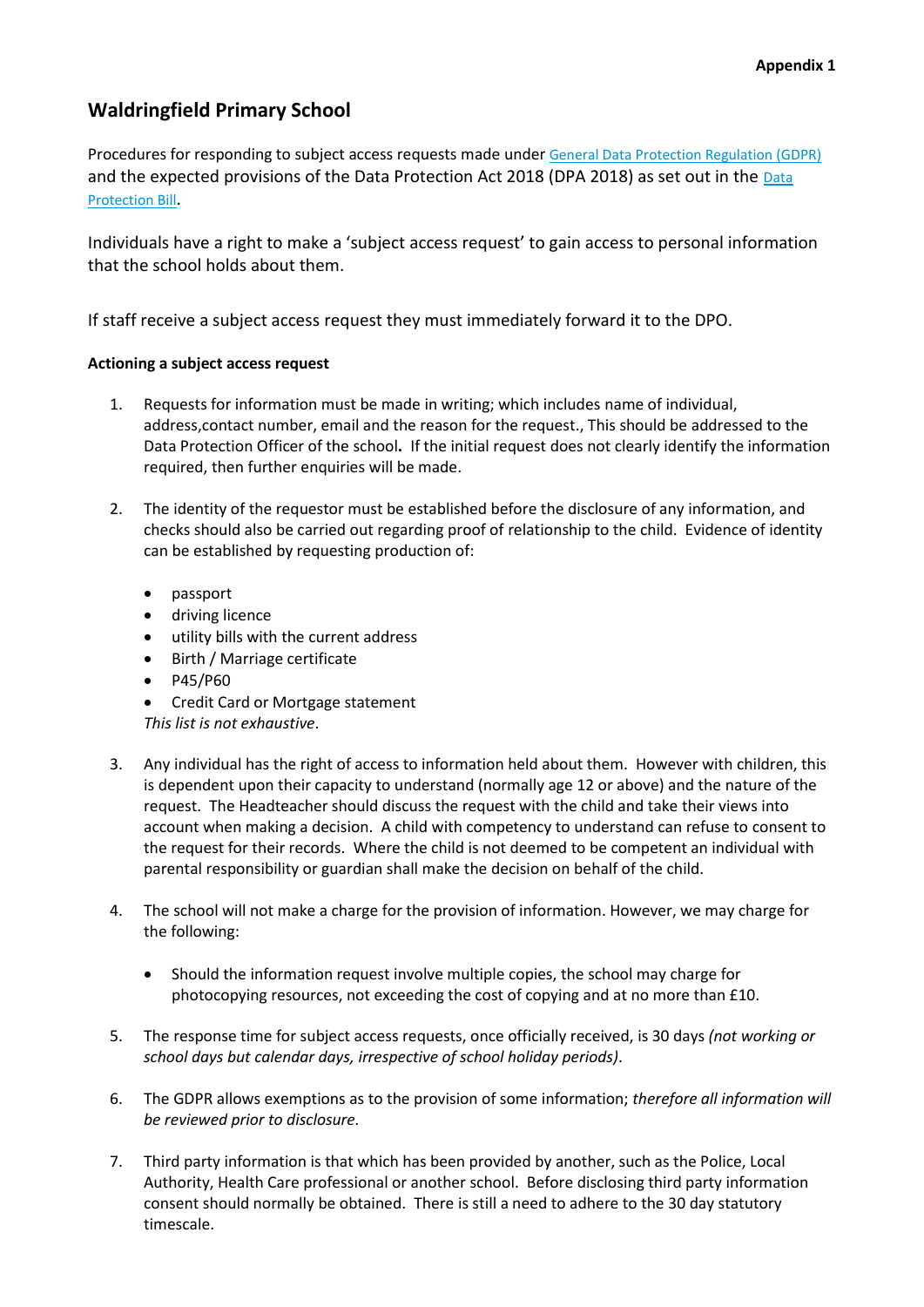- 8. Any information which may cause serious harm to the physical or mental health or emotional condition of the pupil or another should not be disclosed, nor should information that would reveal that the child is at risk of abuse, or information relating to court proceedings.
- 9. If there are concerns over the disclosure of information then additional advice should be sought.
- 10. Where redaction (information blacked out/removed) has taken place then a full copy of the information provided should be retained in order to establish, if a complaint is made, what was redacted and why.
- 11. Information disclosed should be clear, thus any codes or technical terms will need to be clarified and explained. If information contained within the disclosure is difficult to read or illegible, then it should be retyped.
- 12. Information can be provided at the school with a member of staff on hand to help and explain matters if requested, or provided at face to face handover. The views of the applicant should be taken into account when considering the method of delivery. If postal systems have to be used then registered/recorded mail must be used.

#### **Complaints**

Complaints about the above procedures should be made to the Data Protection Officer (DPO) and/or Chair of the Governing Body who will decide whether it is appropriate for the complaint to be dealt with in accordance with the school's complaint procedure.

Complaints which are not appropriate to be dealt with through the school's complaint procedure or DPO can be dealt with by the Information Commissioner. Contact details of both will be provided with the disclosure information.

#### **Contacts**

If you have any queries or concerns regarding these policies/procedures then please contact Mr Kevin Speirs (Deputy Headteacher and DPO)

Further advice and information can be obtained from the Information Commissioner's Office, www.ico.gov.uk or telephone 0303 123 1113.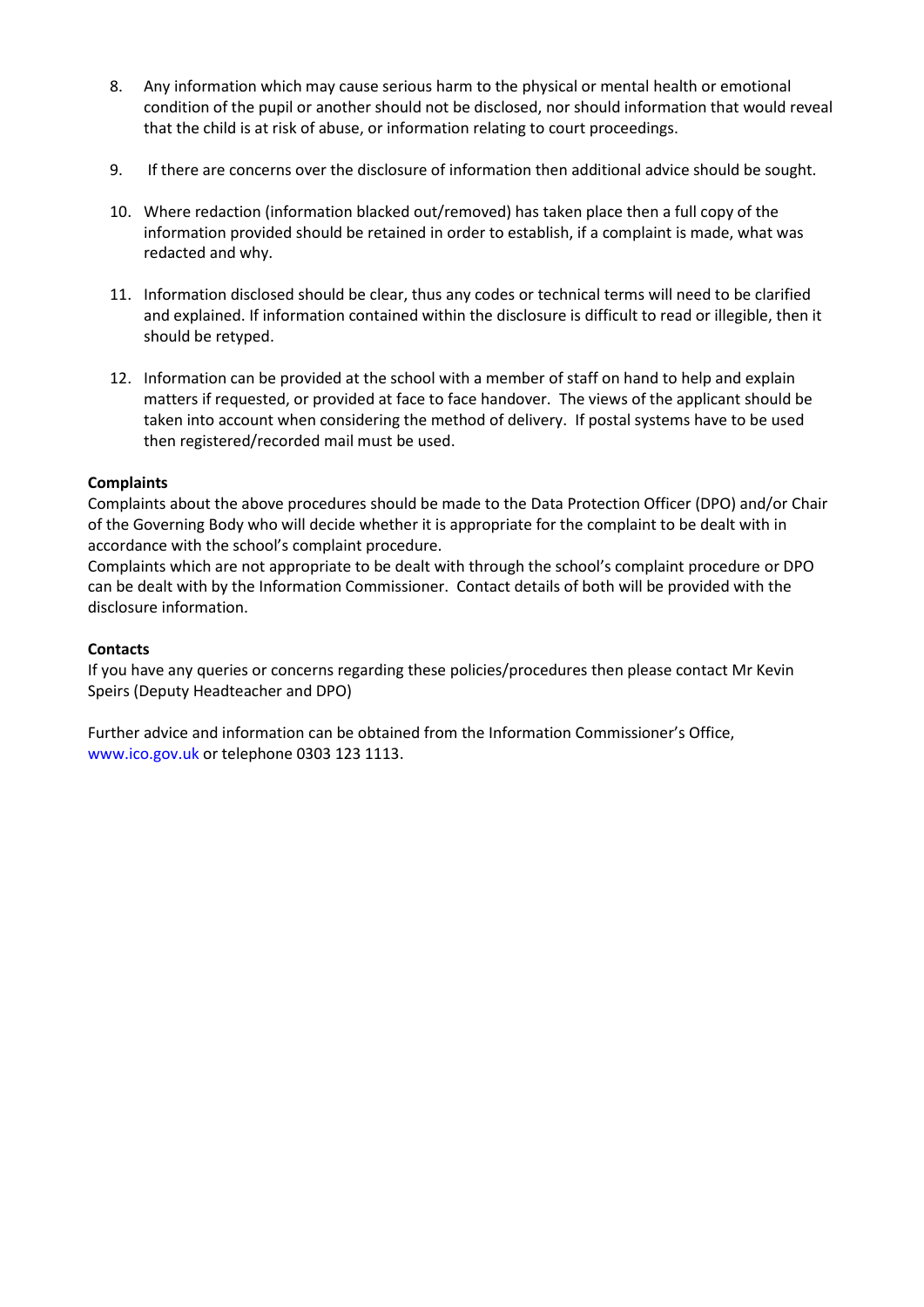## **Personal data breach procedures**

This procedure is based o[n guidance on personal data breaches](https://ico.org.uk/for-organisations/guide-to-the-general-data-protection-regulation-gdpr/personal-data-breaches/) produced by the ICO.

- On finding or causing a breach, or potential breach, the staff member or data processor must immediately notify the DPO
- The DPO will investigate the report, and determine whether a breach has occurred. To decide, the DPO will consider whether personal data has been accidentally or unlawfully:
	- o Lost
	- o Stolen
	- o Destroyed
	- o Altered
	- o Disclosed or made available where it should not have been
	- o Made available to unauthorised people
- The DPO will alert the headteacher and the chair of governors
- The DPO will make all reasonable efforts to contain and minimise the impact of the breach, assisted by relevant staff members or data processors where necessary. (Actions relevant to specific data types are set out at the end of this procedure)
- The DPO will assess the potential consequences, based on how serious they are, and how likely they are to happen
- The DPO will work out whether the breach must be reported to the ICO. This must be judged on a case-by-case basis. To decide, the DPO will consider whether the breach is likely to negatively affect people's rights and freedoms, and cause them any physical, material or non-material damage (e.g. emotional distress), including through:
	- o Loss of control over their data
	- o Discrimination
	- o Identify theft or fraud
	- o Financial loss
	- o Unauthorised reversal of pseudonymisation (for example, key-coding)
	- o Damage to reputation
	- o Loss of confidentiality

 $\circ$  Any other significant economic or social disadvantage to the individual(s) concerned If it's likely that there will be a risk to people's rights and freedoms, the DPO must notify the ICO.

- The DPO will document the decision (either way), in case it is challenged at a later date by the ICO or an individual affected by the breach. Documented decisions are stored by the School Administrator within the Data Protection Record on the school's computer system.
- Where the ICO must be notified, the DPO will do this via the ['report a breach' page of the ICO](https://ico.org.uk/for-organisations/report-a-breach/)  [website](https://ico.org.uk/for-organisations/report-a-breach/) within 72 hours. As required, the DPO will set out:
	- $\circ$  A description of the nature of the personal data breach including, where possible:
		- **The categories and approximate number of individuals concerned**
		- The categories and approximate number of personal data records concerned
	- o The name and contact details of the DPO